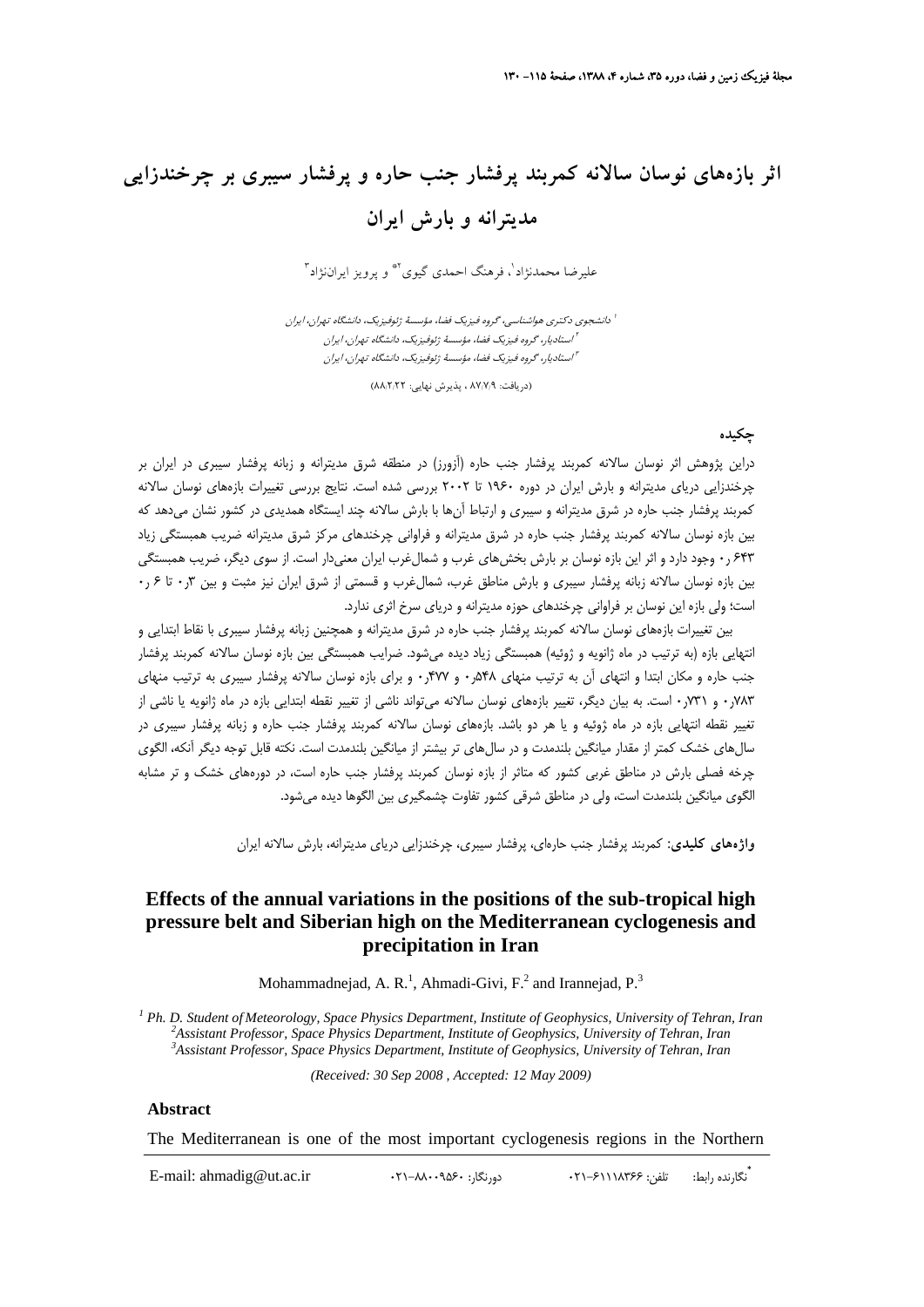Hemisphere. The depressions occurring in specific areas of the Mediterranean region and cyclonic tracks have been the subject of extensive climatological research. The climate of the Mediterranean region is conditioned by its position in the transition area between the sub-tropical high pressure belt and the mid latitude westerlies. The seasonal positional shift of the sub-tropical high pressure belt to the south during winters and to the north during summers effects both the frequency of cyclogenesis over the Mediterranean and the cyclone tracks, which are towards the east during the winter months. Studies show that, during 1957 to 2002, the monthly cyclone frequency in the cyclogenesis zones of the Gulf of Geneva, southern Italy, Cyprus and East and West Mediterranean decreases in summer and increases in winter months. Also relationships between sea level pressure departures in the Mediterranean and monthly precipitation conditions in the East Mediterranean (EM) have been found. Dry (Wet) rainfall conditions in the East Mediterranean, were found to be characterized by positive (negative) pressure departures and /or southerly (westerly or northerly) circulation over the East Mediterranean.

Research showed that the atmospheric circulation is predictable when the SST and sea level pressure fields are persistent. The movement of the position of the sub-topical high pressure belt is slow. Therefore, it is expected that, similar to the SST, it acts as a low frequency signal, making the atmospheric circulation and surface condition predictable over the Mediterranean.

In the present paper, the effect of annual positional variation of the sub-tropical high pressure belt on the Mediterranean cyclogenesis and its combined effect with the position of the Siberian high on the annual precipitation in Iran are studied. The latitude of the sub-tropical high pressure belt on the meridian passing through Alexandria in the east of the Mediterranean Sea (STPSKJ) and the latitude of the Siberian high on the meridian passing through Tehran (STPIRJ) were determined in January (southern position) and July (northern position), each year. The annual latitudinal difference between northern and southern positions of sub-tropical high pressure on the Alexandrian meridian (DLSTPSK) and that of the Siberian high on the Tehran meridian (DlSTPIR) are calculated during the 1960 - 2002 period.

We found a significant coefficient of correlation (0.643) between DLSTPSK and the East Mediterranean cyclone frequency. The geographical distribution of correlation coefficients of precipitation in Iran with DLSTPSK and with DLSTPIR shows the significant influence of DLSTPSK in precipitation on the western and north -western parts of Iran, while DLSTPIR affects precipitation in the western, north-western and north-eastern parts of the country. The magnitude of the correlation coefficient of the Siberian index (DLSTPIR) and precipitation in these regions varies from 0.3 to 0.6. No significant correlation was found between DLSTPIR and cyclone frequency in the Mediterranean and the North Red Sea cyclogensis centers.

We also found significant correlation coefficients between DLSTPSK and the latitude of STPSKJ in January and July and between DLSTPIR and the position of STPIRJ in the two extreme months. The correlation coefficients are 0.477 and -0.548 for the sub-tropical high pressure belt position in the East Mediterranean and 0.731 and -0.873 for the Siberian high pressure position in January and July, respectively. This means that the annual variation of the position of sub-tropical high pressure belt in the East Mediterranean meridian and that of the Siberian high pressure on the Tehran meridian are affected by variation of its first position in January and/or its end position in July.

Results show that precipitation in some regions of Iran is under the combined influence of DLSTPSK and DLSTPIR. The impact of DLSTPSK on precipitation in Iran is mostly because of its role in the frequency of cyclones generated in the East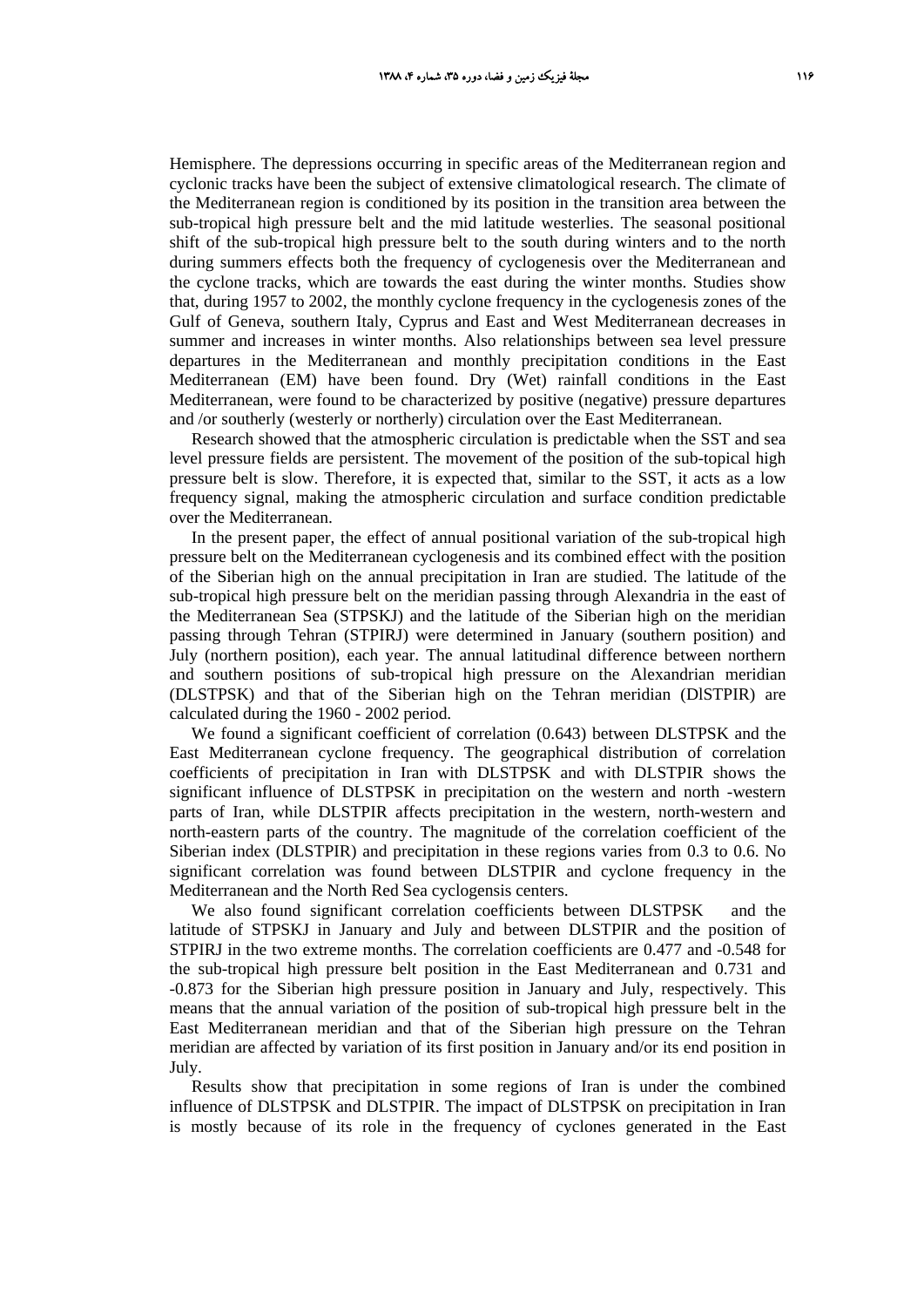Mediterranean and that of DLSTPIR is through its effect on the flow of the cold air from the Siberian high to the lower latitudes in Iran. It seems, in this situation, that the warm, wet westerly flow from the Mediterranean hitting the cold Siberian air favors the formation of fronts and subsequent precipitation in the west of Iran. This is manifested by the wet years in Iran being associated with positive anomalies of both DLSTPSK and DLSTPIR and the dry years with negative anomalies of DLSTPSK and DLSTPIR. We also found that the seasonal cycles of precipitation are similar in the wet and dry years in the regions that are under the influence of DLSTPSK and DLSTPIR (i.e. the west of Iran), but different in the eastern parts of the country.

**Key words:** Cyclogenesis, Cyclone frequency, Siberian high, Sub tropical high pressure, Precipitation, Iran

بزرگمقياس و اثر آن در تغييرپذيري بارندگي مديترانهاي و يا تريگو و داكامارا (2000) در مورد انواع گردشهاي جوي در منطقه مديترانه و اثر آنها در بارش كشور پرتغال اشاره كرد. بهعلاوه تريگو و همكاران (2000) كاهش بارش مديترانهاي را ناشي از تضعيف چرخندهاي اين منطقه ميدانند و ريسيج و همكاران (2003) نيز روشن ساختهاند كه در فصل تابستان، رطوبت مديترانه بيشتر به تامين بارش سواحل افريقا و مانسون هند كمك ميكند. با توجه به مطالب فوق، مشاهده ميشود كه اقليم منطقه مديترانه متاثر از جابهجايي كمربند پرفشار و همچنين جريانهاي سطوح فوقاني (براي مثال، جاكوبيت 1987) است.

كمربند پرفشار جنب حاره جزء سامانههاي كمبسامد است و جابهجايي آن بسيار كند صورت ميگيرد. بنابراين انتظار ميرود كه بين بازه نوسان سالانه اين كمربند (پايينترين و بالاترين عرض جغرافيايي آن) و فراواني چرخندهاي مديترانه و در نتيجه آب و هواي اين منطقه و اطراف آن ارتباط وجود داشته باشد. پژوهشهاي بسياري در اين زمينه از قبيل مراكز چرخندزاي مديترانه، ميانگين فراواني چرخندها در هر ماه و در نواحي گوناگون، مسير چرخندها و تغييرپذيري فصلي آنها، ارتباط چرخندزايي مديترانه و بارش مناطق مجاور صورت گرفته است. تريگو

كمربند پرفشار جنب حارهاي به نواري از مناطق جنب حاره اطلاق ميشود كه هواي صعودي مربوط به سلول هادلي در استوا در آنها نزول ميكند و موجب تشكيل پرفشار ميشود (جيمز، 1994). به علت تغييرات مكاني سالانه سلول هادلي، اين كمربند پرفشار در ماههاي گرم نيمكره شمالي روي درياي مديترانه و بخش شمالي آن مستقر ميشود و با آغاز ماههاي سرد به مناطق خشكي جنوب مديترانه انتقال مييابد (براي مثال: ريسيج و همكاران، 2003). در ماههاي سرد، كمربند پرفشار بهطور كامل از روي درياي مديترانه خارج و در اين شرايط، جريان هوا روي مديترانه، غربي و جنوب غربي ميشود و رطوبت مديترانه با اين جريانها به خشكيهاي شرق آن انتقال مييابد. با گرم شدن هوا و استقرار پرفشار جنب حاره روي درياي مديترانه، جهت جريان هوا شمالي ميشود و نقش مديترانه در تامين رطوبت خشكيهاي اطراف آن تغيير مي كند (ريسيج و همكاران، ٢٠٠٣)

پژوهشها نشاندهنده وجود همبستگي زياد بين تغييرات الگوهاي جوي در سطوح فوقاني و بارش در منطقه مديترانه است. براي نمونه ميتوان به كارهاي جاكوبيت (1987) درباره ارتباط بين وردايي محلي ناوه سطوح فوقاني و الگوهاي بارش در مديترانه، زوپلاكي و همكاران (2004) در خصوص بررسي ديناميك

**1 مقدمه**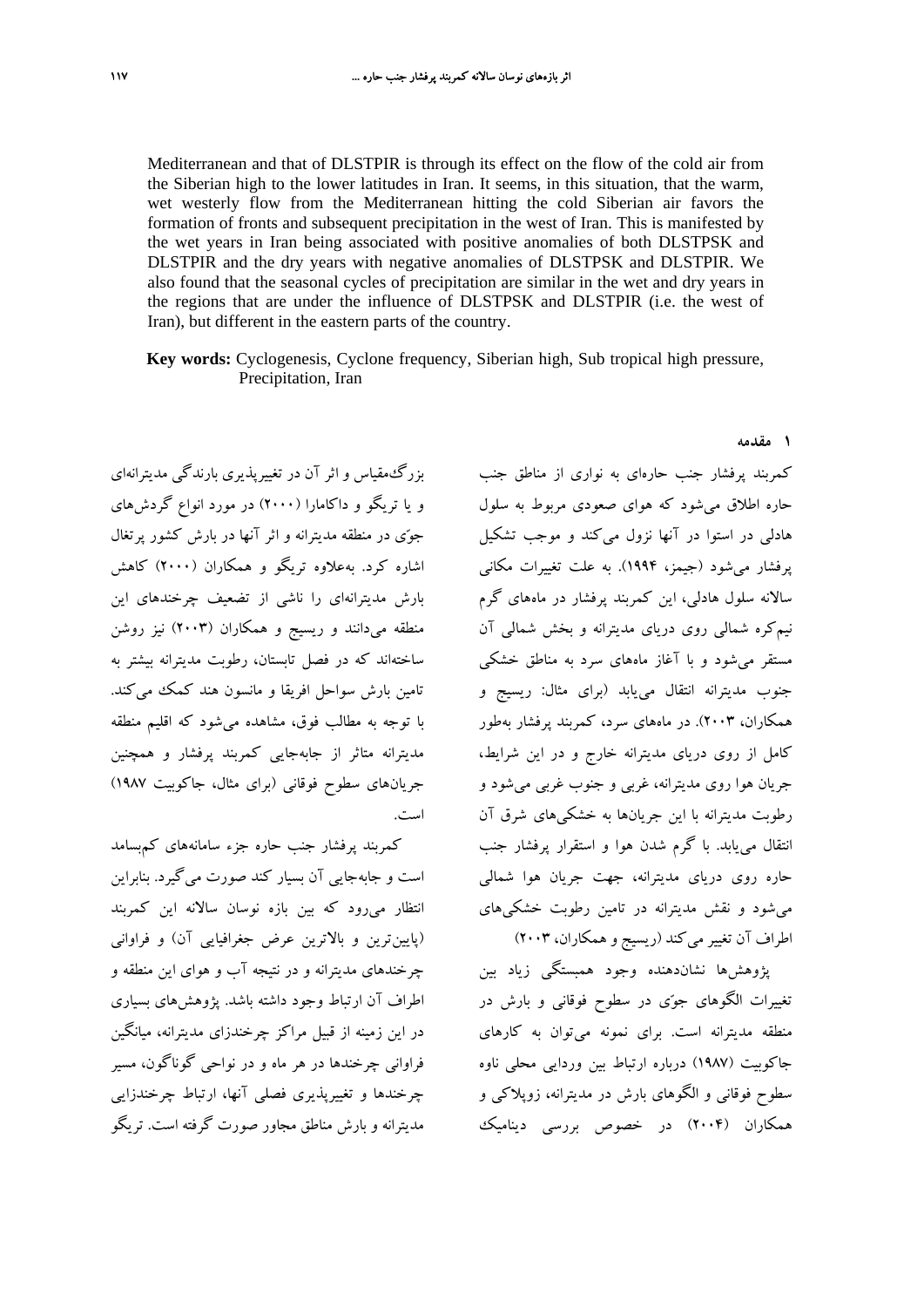سرد بيشتر (تريگو و همكاران ،1999 ماهراس و همكاران، 2001) و مسير غالب چرخندهاي واقع روي اين دريا به سمت شرق است (آلپرت و همكاران، 1990؛ كاراس و زانگويل، 1999 و گوجارو و همكاران، 2006)، انتظار ميرود كه آب و هوا و بارش منطقه خاورميانه و ايران به شدت متاثر از مكان كمربند پرفشار جنب حاره و فراواني چرخندزايي مديترانه (بهويژه در شرق آن) باشد. نصر اصفهاني (1382) به بررسي چرخندهاي مديترانه طي دورهاي يكساله پرداخته و نتيجه گرفته است كه با شروع ماههاي سرد به تدريج چرخندهايي در شرق مديترانه تقويت و از غرب وارد كشور ميشوند. در اوايل بهار نيز تضاد حرارتي شمال افريقا و درياي مديترانه و وجود كوههاي اطلس، دلايل اصلي ايجاد و تقويت اين چرخندها هستند. با توجه به اين كه پژوهشي در ارتباط با اثر نوسان كمربند پرفشار جنب حاره در چرخندزايي مديترانه و بارش ايران صورت نگرفته است، عملي ساختن آن و نتايج حاصل ميتواند براي مقاصد علمي و كاربردي مفيد باشد. از اين رو، هدف اصلي اين مقاله بررسي ارتباط بين نوسان سالانه كمربند پرفشار جنب حاره (آزورز) در منطقه شرق مديترانه بر چرخندزايي درياي مديترانه و بارش ايران در دوره 1960 تا 2002 است. ازآنجاكه استقرار سامانه پرفشار سيبري در شمال درياي خزر در طي ماههاي سرد سال و نفوذ زبانههاي آن ميتواند منطقه خاورميانه و شمال ايران را تحت تاثير قرار دهد، اثر بازه نوسان زبانه اين سامانه روي ايران در چرخندزايي مديترانه و بارش كشور نيز بررسي شده است. بهعلاوه، چگونگي اثر دو سامانه فوق بر بارش يك ايستگاه همديدي واقع در غرب كشور كه متاثر از هر دو سامانه است، در سالهاي خشك و تر دوره مورد تحقيق، بررسي و مقايسه شدهاند.

## **2 دادهها و روش كار**

دادههاي مربوط به بارش ماهانه، فصلي و سالانه ايران از

و همكاران (1999) با بررسي عيني اقليمشناختي چرخندزايي در منطقه مديترانه در دوره ۱۹۷۹ تا ۱۹۹۶. اطلاعات بسياري در مورد اين چرخندها، مانند ميانگين فراواني چرخندها در هر ماه و در نواحي گوناگون مديترانه همراه با انحراف معيار آنها، و درصد فراواني چرخندها برحسب بيشينه شعاع گسترش آنها به دست آوردهاند. ماهراس و همكاران (2001) اقليمشناختي چرخندهاي سطحي مديترانهاي در دورهاي 40 ساله را مورد بررسي عيني قرار دادند و توزيع مكاني و زماني آنها را روشن ساختند. نتايج دو پژوهش فوق حاكي از آن است كه چرخندزايي مديترانه در ماههاي سرد سال زياد است و در ماههاي گرم به شدت كاهش مييابد. مطالعه تعداد و مسير چرخندهاي مديترانهاي در هر ماه و تغييرپذيري آنها نيز در كارهاي آلپرت و همكاران (1990) و كاراس و زانگويل (1999) ديده ميشود. اشل و همكاران (2000) با استفاده از ميانگين فشار سطحي در نقاطي از اقيانوس اطلس شمالي، به روشهاي آماري از 5ر7 تا 13 ماه قبل، خشكسالي در شرق مديترانه را پيشبيني كردهاند. كوتيل و پاز (1998) نتيجه گرفتهاند كه همبستگي زيادي بين بيهنجاري فشار سطح دريا در شرق مديترانه و بارندگي سواحل شرقي وجود دارد، بهطوريكه بيهنجاري منفي فشار سطح دريا در اين ناحيه همراه با ترسالي و بيهنجاري مثبت همراه با خشكسالي است. زوپلاكي و همكاران (2004) روشن ساختند كه حدود 30% از تغييرات بارش سالانه در منطقه مديترانه مربوط به تغييرات الگوي ارتفاع ژئوپتانسيلي سطوح فوقاني و فشار سطح دريا است. براساس پژوهش تريگو و همكاران (2000)، كاهش بارش در فصل مرطوب مديترانه در طي چهار دهه گذشته به علت تضعيف شدت چرخندهاي مديترانهاي است و اين تضعيف به برهم كنش جو-اقيانوس در اطلس شمالي مربوط است.

ازآنجاكه فراواني چرخندزايي مديترانه در ماههاي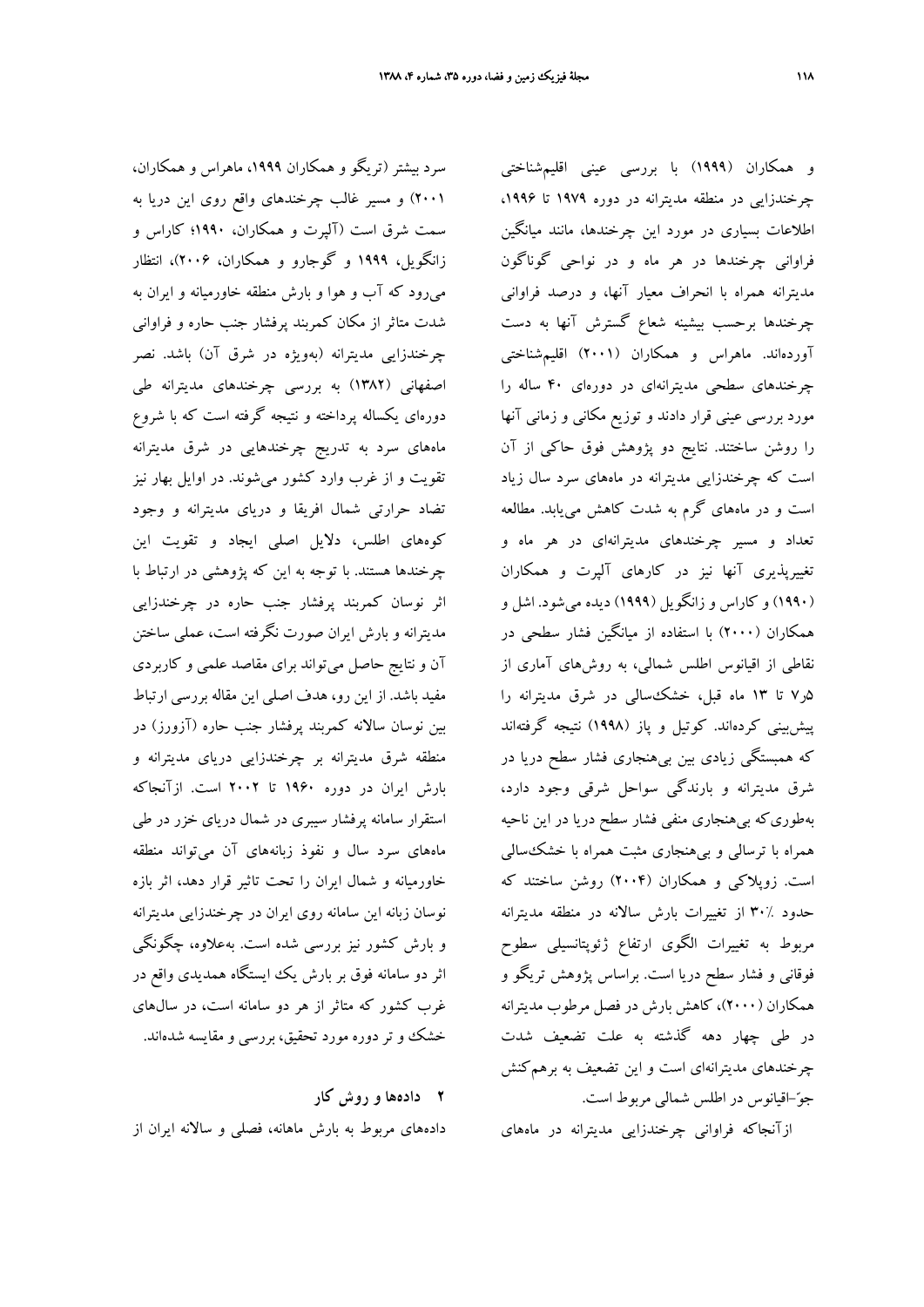پايگاه اينترنتي سازمان هواشناسي ايران (ir.weather.www://http(، دادههاي مرتبط با فراواني سالانه و فصلي چرخندهاي درياي مديترانه از پايگاه اينترنتي مركز اطلاعات آزمايش مديترانه مورد دادههاي و) http://www.MEDEX.ihm.uib.es) نياز براي ميانگينهاي ماهانه، فصلي و سالانه فشار سطح دريا از پايگاه اينترنتي آمده دست به) http://www.tutiempo.net/en/Climate) است. دادههاي استفاده شده در اين پژوهش، مربوط به دوره 1960 تا 2002 است.

همانطور كه در مقدمه ذكر شد، در اين پژوهش اثر بازه نوسان سالانه كمربند پرفشار جنب حارهاي و زبانه پرفشار سيبري بر چرخندزايي مديترانه (بهويژه شرق آن) و بارش سالانه ايران بررسي شده است. به منظور تعيين بازه نوسان سالانه اين دو سامانه پرفشار، نقشههاي ميانگين ماهانه فشار سطح دريا براي ماههاي ژانويه و ژوئيه هرسال تهيه و مكان زبانههاي پرفشار فوق روي هر نقشه بهطور دستي مشخص شد. تفاوت عرض جغرافيايي محل زبانههاي پرفشار در ژانويه و ژوئيه روي نصفالنهارهاي تهران (براي پرفشار سيبري) و اسكندريه (براي پرفشار جنب حاره در شرق مديترانه)، بازه نواسان سالانه هريك از پرفشارها را روي آن نصفالنهارها بهدست ميدهد. لازم به يادآوري است كه در اين روش، خطاي چشمي در تعيين دقيق عرض جغرافيايي مراكز وجود دارد، ولي اين خطاهاي كوچك، به نظر نگارندگان، نتايج كلي اين پژوهش را تغيير نميدهد. ارتباط بين فراواني چرخندهاي مديترانه و تغييرات سالانه بازه نوسان كمربند پرفشار جنب حاره و پرفشار سيبري در دوره 43 ساله، بهصورت نموداري نشان داده شده است و با استفاده از ضرايب همبستگي بين آنها، كمي ميشود. براي مشاهده حساسيت بازه نوسان سالانه هر سامانه به جنوبيترين و شماليترين مكان آنها (بهترتيب در ماههاي ژانويه و ژوئيه)، ضرايب

همبستگي بين بازه نوسان سالانه اين دو سامانه و مكان آنها در دو ماه فوق، بررسي شدهاند.

براي بررسي اثر بازه نوسان سالانه كمربند پرفشار جنب حاره در شرق مديترانه و زبانه پرفشار سيبري بر بارش سالانه ايران، در بخش 3-3 توزيع جغرافيايي ضريب همبستگي براي كل كشور رسم شده و مورد مقايسه قرار گرفته است. در بخشهاي 4-3 و 5-3 بازه نوسان سالانه دو سامانه پرفشار در سالهاي خشك و تر ايران در دوره -1960 2002 به تفكيك بررسي شده و مناطقي كه بارش آنها بهطور معنيداري تحت تاثير اين بازهها است، مشخص شده است. در همين بخشها مقدار بارش سالانه و الگوي تغييرات فصلي آن در يكي از ايستگاههاي غرب كشور (سنندج) كه بيشينه تاثيرپذيري از اين بازهها را دارد، بهصورت نمونه، با تفصيل بيشتر مورد بررسي قرار گرفته است.

**3 نتايج**

**1-3 اثر نوسان سالانه كمربند پرفشار جنب حاره بر چرخندزايي شرق مديترانه**

ابتدا شاخصي براي نشان دادن مكان كمربند پرفشار جنب حارهاي در شرق مديترانه (يا زبانه پر فشار ان) براي هر ماه تعريف ميكنيم. اين شاخص بهصورت عرض جغرافيايي كمربند پرفشار در نصفالنهاري كه از اسكندريه مصر عبور ميكند، در نظر گرفته ميشود. با اين تعريف، محل كمربند پرفشار (يا زبانه پرفشار آزورز) براي هر ماه و همچنين بازه تغييرات نوسان اين كمربند پرفشار (در نصف النهار اسكندريه) براي هر سال از دوره 1960 تا 2002 مشخص شد. بازه سالانه اين نوسان، با تعيين بالاترين و پايينترين مكان كمربند پرفشار برحسب عرض جغرافيايي در هر سال (كه در نمودارها به ترتيب با STPSUM و STPSKJ نشان داده شدهاند) و محاسبه تفاضل انها (DLSTPSK (به دست آمده است. در شكل 1 نمودارهاي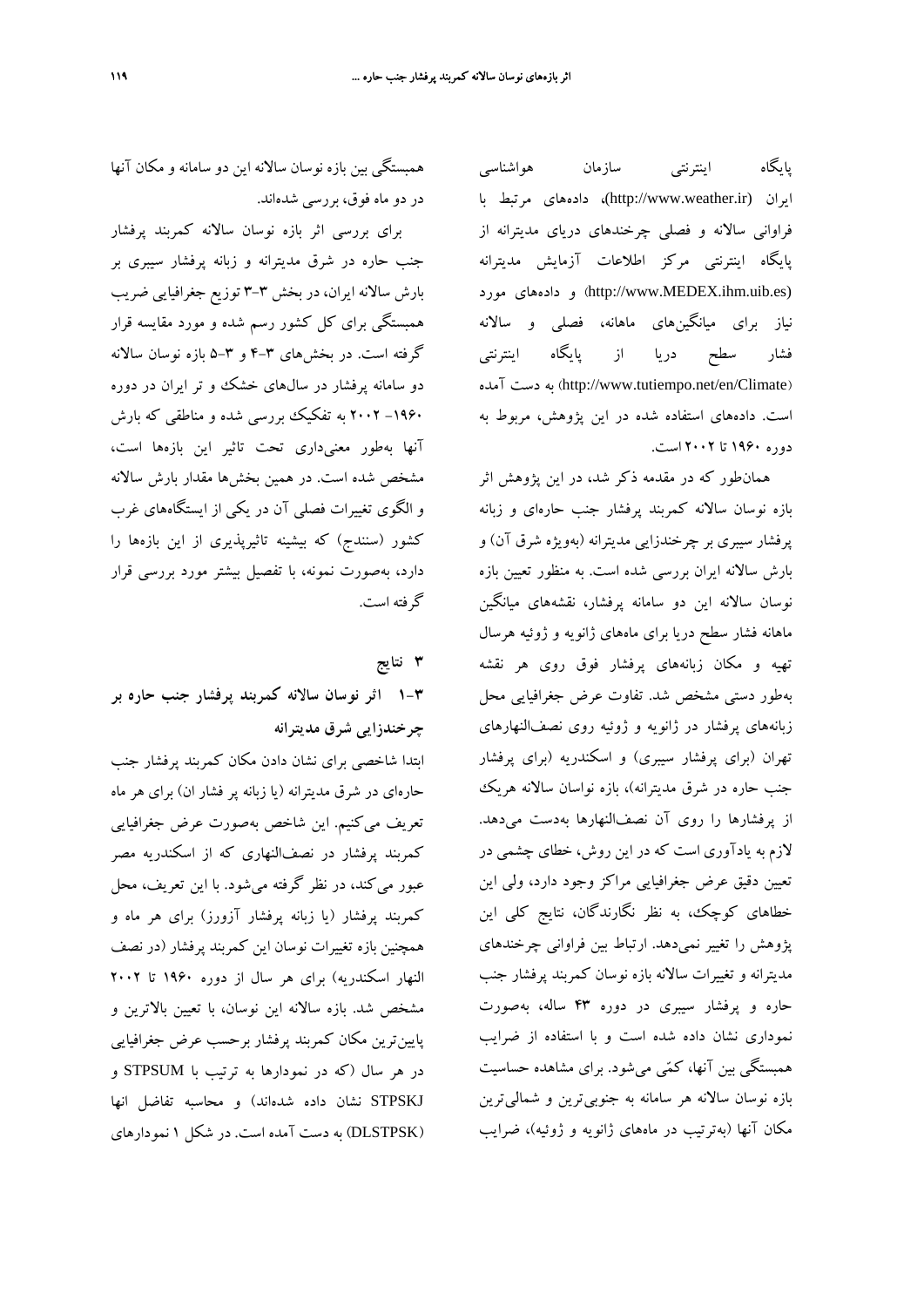فراواني چرخندهاي شرق مديترانه و تغييرات سالانه بازه نوسان كمربند پرفشار جنب حاره (در اسكندريه) در دوره مورد بررسي، آورده شده است (هر دو نمودار برحسب مقادير ميانگين بلندمدت بيبعد شدهاند). با توجه به شكل، همخواني خوبي بين دو نمودار، بهويژه در بيشينه و كمينه مقادير آنها، مشاهده ميشود. به بيان ديگر، با افزايش بازه نوسان سالانه كمربند پرفشار، فراواني چرخندهاي شرق مديترانه نيز افزايش مييابد. علت اين موضوع آن است كه با زياد شدن بازه نوسان، كمربند پرفشار جنب حاره بهطور كامل از روي مديترانه خارج و امكان چرخندزايي بيشتري در منطقه فراهم ميشود. جدول 1 ضريب همبستگي بين فراواني چرخندهاي نواحي گوناگون مديترانه و بازه نوسان سالانه كمربند پرفشار جنب حاره (در اسكندريه) از سال 1960 تا 2002 را نشان ميدهد. نتيجه قابل توجه در اين جدول، ضريب همبستگي زياد (643ر0 = *r* (بين مقدار بازه نوسان كمربند پرفشار و فراواني چرخندهاي شرق مديترانه (CYCEAST (است. ضريب همبستگي براي فراواني چرخندهاي قبرس و شمال درياي سرخ معنيدار و به ترتيب 380ر0 و 304ر0 است. ضرايب همبستگي براي ساير مراكز چرخندزا، مثبت است



**شكل.1** مقايسه نمودارهاي بهنجار شده فراواني چرخندهاي شرق مديترانه (خط پيوسته) و تغييرات سالانه بازه نوسان كمربند پرفشار جنب حاره در شرق مديترانه (خطچين) براي دوره ١٩٦٠ تا ٢٠٠٢.

ولي معنيدار نيست. بنابراين، تغييرات سالانه مكان كمربند پرفشار در شرق مديترانه، علاوهبر نقش مهم در فراواني چرخندهاي شرق مديترانه، بر فراواني چرخندهاي قبرس و شمال درياي سرخ نيز كه در نواحي شرقيتر منطقه مديترانه قرار دارند، تاثيرگذار است؛ ولي در نواحي غرب مديترانه، تاثير معنيداري وجود ندارد.

با توجه به كمبسامد بودن كمربند پرفشار جنب حارهاي و در نتيجه تغييرات بسيار كند آن، انتظار ميرود كه بين پايينترين مكان اين كمربند در ماه ژانويه، كه سردترين ماه سال است، و بالاترين مكان آن در تابستان (در عرضهاي بالاتر) ارتباط وجود داشته باشد (جيمز، 1994). براي بررسي اين موضوع، نمودارهاي مكان كمربند پرفشار در ژانويه هر سال و اندازه بازه نوسان آن در همان سال براي دوره مورد بررسي در شكل 2 عرضه شده است. مقادير مربوط به نمودارها، برحسب ميانگين بلندمدت آنها بهنجار شدهاند. با توجه به شكل، ملاحظه ميشود كه تقريبا در همة سالها، تغييرات اين دو نمودار برخلاف يكديگر است؛ يعني با كاهش (افزايش) عرض جغرافيايي مكان كمربند پرفشار در ماه ژانويه هر سال، بازه نوسان سالانه اين كمربند افزايش (كاهش) مييابد.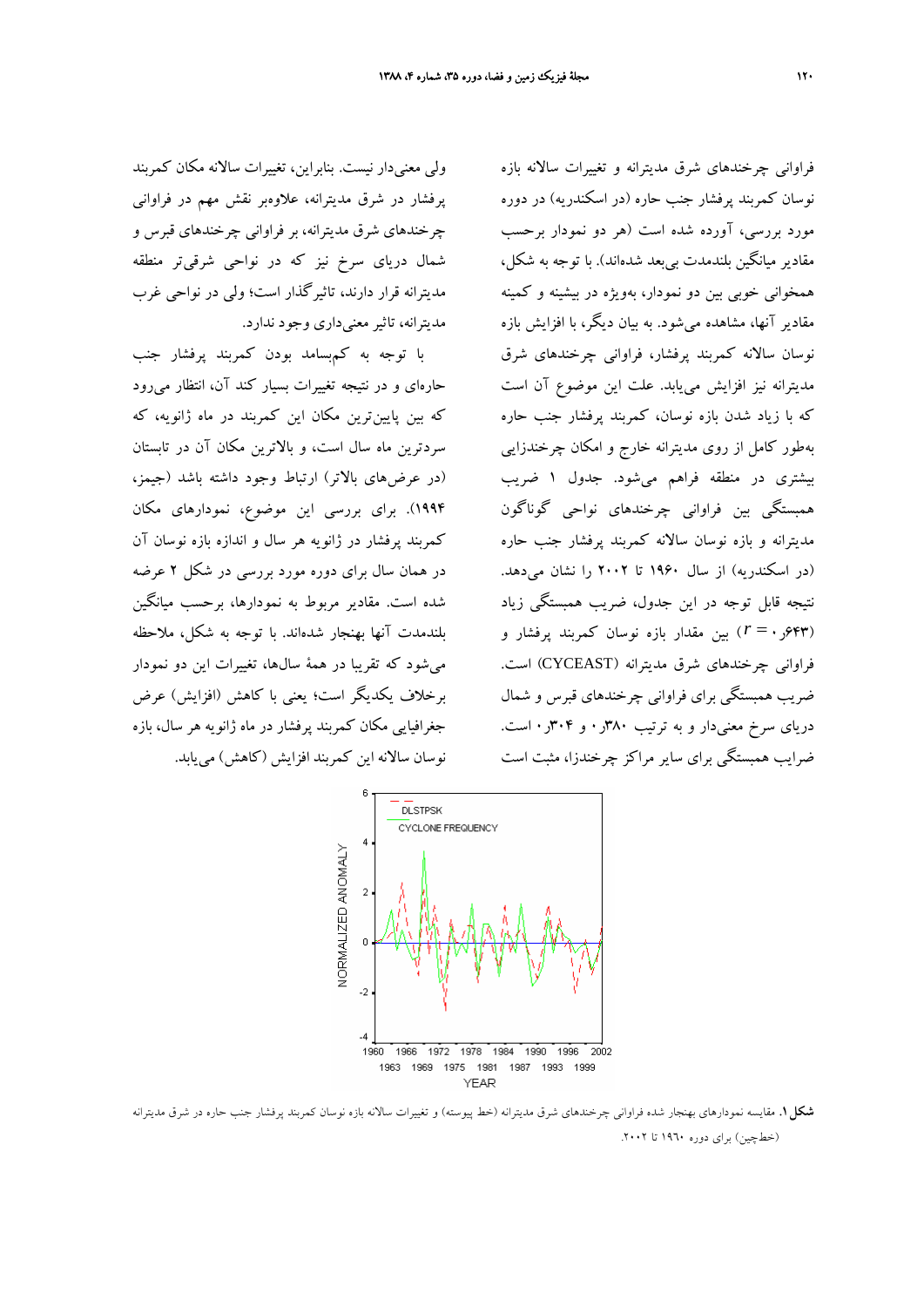| تغییرات سالانه بازه کمربند پرفشار در<br>اسكندريه مصر |                            | چرخندهای<br>شرق<br>مدير ترانه | چرخندهای<br>خليج جوا | جر خندهای<br>قبرس | چرخندهای<br>غرب<br>مدير ترانه | چر خندهای<br>دریای سرخ |
|------------------------------------------------------|----------------------------|-------------------------------|----------------------|-------------------|-------------------------------|------------------------|
|                                                      |                            | CYCBAS                        | 目的どな                 | CYPRU             |                               | YCLON                  |
| <b>DLSTPSK</b>                                       | <b>Pearson Correlation</b> | $.643***$                     | .OOF                 | 380               | .170                          | 304*                   |
|                                                      | Sig. (2-tailed)            | .000                          | 949                  | ,002              | 325                           | ,043                   |
|                                                      |                            | 42                            | 48                   | 48                | 48                            |                        |

**جدول .1** ضريب همبستگي بين بازه نوسان سالانه كمربند پرفشار در اسكندريه و فراواني چرخندها در نواحي گوناگون مديترانه.



**شكل.2** نمودارهاي بهنجار شده عرض جغرافيايي كمربند پرفشار در شرق مديترانه براي ژانويه هر سال (خـط پيوسـته) و مقـدار بـازه نوسـان آن در همـان سـال (خطچين) براي سالهاي ١٩٦٠ تا ٢٠٠٢.

بودن مكان آن در تابستان (ويا اثر توام آنها) باشد.

**2-3 اثر بازه نوسان سالانه زبانه پرفشار سيبري بر چرخندزايي مديترانه**

همانطور كه در مقدمه ذكر شد، به علت اهميت وجود پرفشار سيبري در ماههاي سرد سال و اثر زبانههاي آن در شرايط جوي و بارش خاورميانه و ايران، در اين بخش، ارتباط بين تغييرات بازه نوسان سالانه زبانه پرفشار سيبري و چرخندزايي مديترانه در دوره 1960 تا 2002 بررسي

افزايش بازه نوسان سالانه كمربند پرفشار ميتواند در اثر پايين بودن عرض جغرافيايي مكان كمربند در زمستان (ژانويه) و يا در اثر بالاتر بودن عرض آن در تابستان (ژوئيه) باشد. ضريب همبستگي بين بازه نوسان سالانه كمربند پرفشار و عرض جغرافيايي آن در دو ماه سرد و گرم سال به ترتيب منهاي 548 ر. و 477ر . و در سطح 001ر0 معنيدار است. مشاهده ميشود كه افزايش بازه نوسان سالانه كمربند پرفشار ميتواند ناشي از هر دو عامل، يعني پايين بودن مكان كمربند در زمستان و يا بالا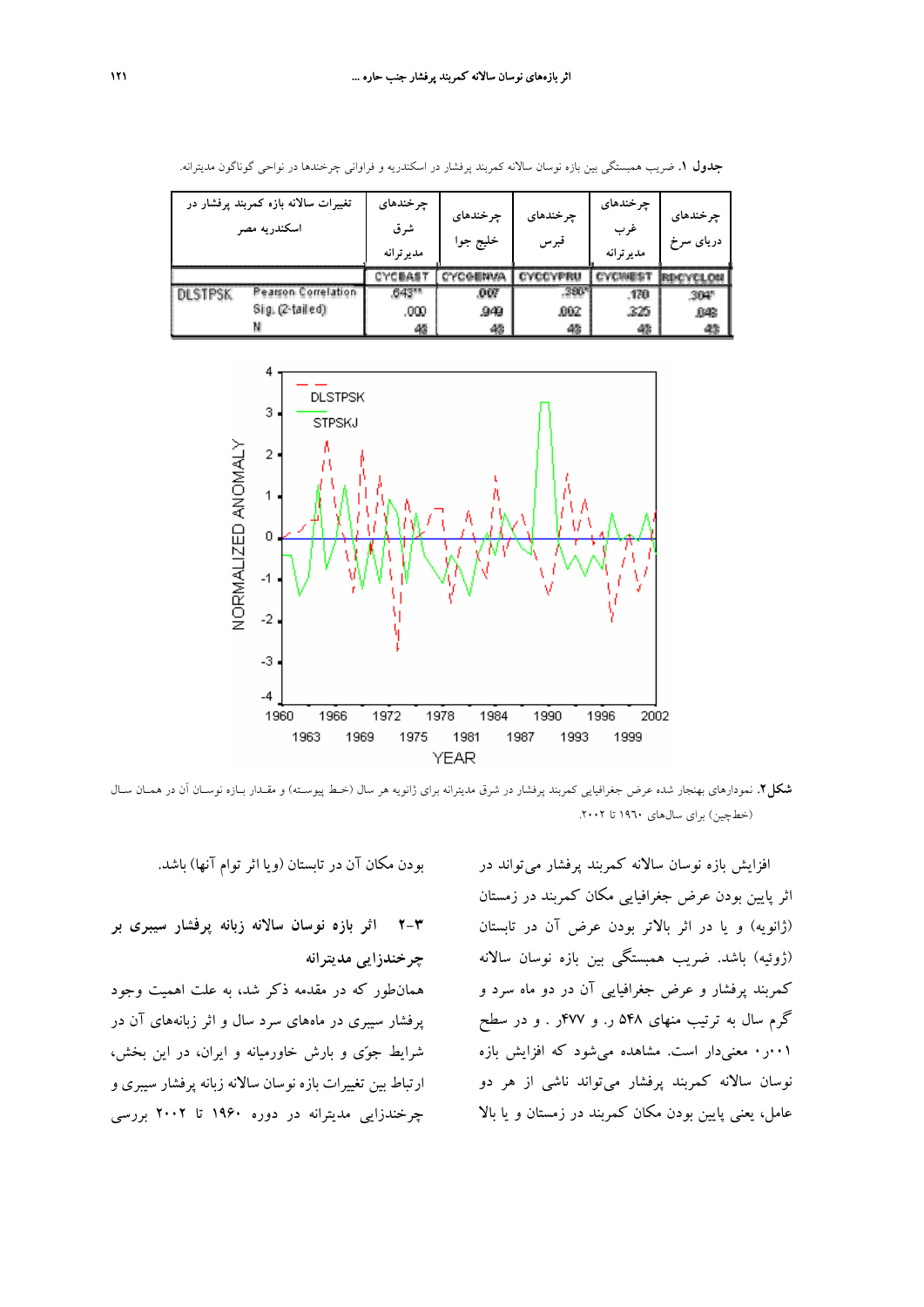ميشود. مشابه تعيين شاخص براي مكان كمربند پرفشار جنب حاره (يا زبانه آن) در منطقه مديترانه، شاخصي براي بررسي تغييرات مكاني پرفشار سيبري تعريف ميكنيم. اين تعريف با توجه به هدف اصلي مقاله حاضر، يعني بررسي اثر عوامل گوناگون و تغييرات سالانه آنها در بارش كشور، انتخاب شده است. مكان تلاقي زبانه پرفشار سيبري و نصفالنهاري كه از تهران ميگذرد، درحكم شاخص پرفشار سيبري (STPIR (در نظر گرفته ميشود. براي تعيين بازه نوسان سالانه زبانه پرفشار سيبري، مكان اين زبانه پرفشار براي همة ماههاي سال مشخص شده و سپس تفاوت بين پايينترين و بالاترين مكان آن به دست آمده است.

حال بررسي ميكنيم كه تغييرات بازه نوسان سالانه زبانه پرفشار سيبري ناشي از مكان آن در پايينترين عرض جغرافيايي در زمستان و يا ناشي از بالاترين عرض جغرافيايي در تابستان است. ضريب همبستگي بين بازه نوسان سالانه زبانه پرفشار سيبري و دو وضعيت آن در زمستان و تابستان به ترتيب منهاي 783ر. ، و 731ر. است.

هر دو ضريب در سطح 001ر0 معنيدار و نشاندهنده افزايش بازه نوسان در اثر كم شدن عرض جغرافيايي مكان زبانه پرفشار در ژانويه (ضريب همبستگي منهاي 783ر0) و زياد شدن عرض جغرافيايي آن در تابستان (ضريب همبستگي 731ر0) است. كاهش عرض جغرافيايي زبانه پرفشار سيبري در ژانويه به مفهوم ريزش هواي سرد از سيبري به فلات ايران است كه موجب سرد شدن هوا در تهران و نيمه شمالي ايران ميشود. اين ريزش هواي سرد همراه با بادهاي مرطوب غربي ميتواند منجر به منطقه جبههاي و بارش شود (صحرايي، 1375).

در شكل 3 نمودارهاي مكان زبانه پرفشار سيبري در ماه ژانويه (STPIRJ (و بازه نوسان سالانه آن (DLSTPIR (در سالهاي 1960 تا 2002 عرضه شده است. با مقايسه دو نمودار در اين شكل، مشاهده ميشود كه بين تغييرات بازه نوسان سالانه زبانه پرفشار سيبري و تغييرات مكان آن در ماه ژانويه رابطه عكس وجود دارد. به اين معني كه پايينتر (بالاتر) بودن عرض جغرافيايي مكان زبانه پرفشار سيبري در ژانويه موجب افزايش (كاهش)



**شكل.3** نمودارهاي بهنجار شده مكان زبانه پرفشار سيبري در ژانويه هر سال روي نصف النهار تهران (خطچين) و مقـدار بـازه نوسـان آن در همـان سـال (خـط پيوسته) براي سالهاي ١٩٦٠ تا ٢٠٠٢.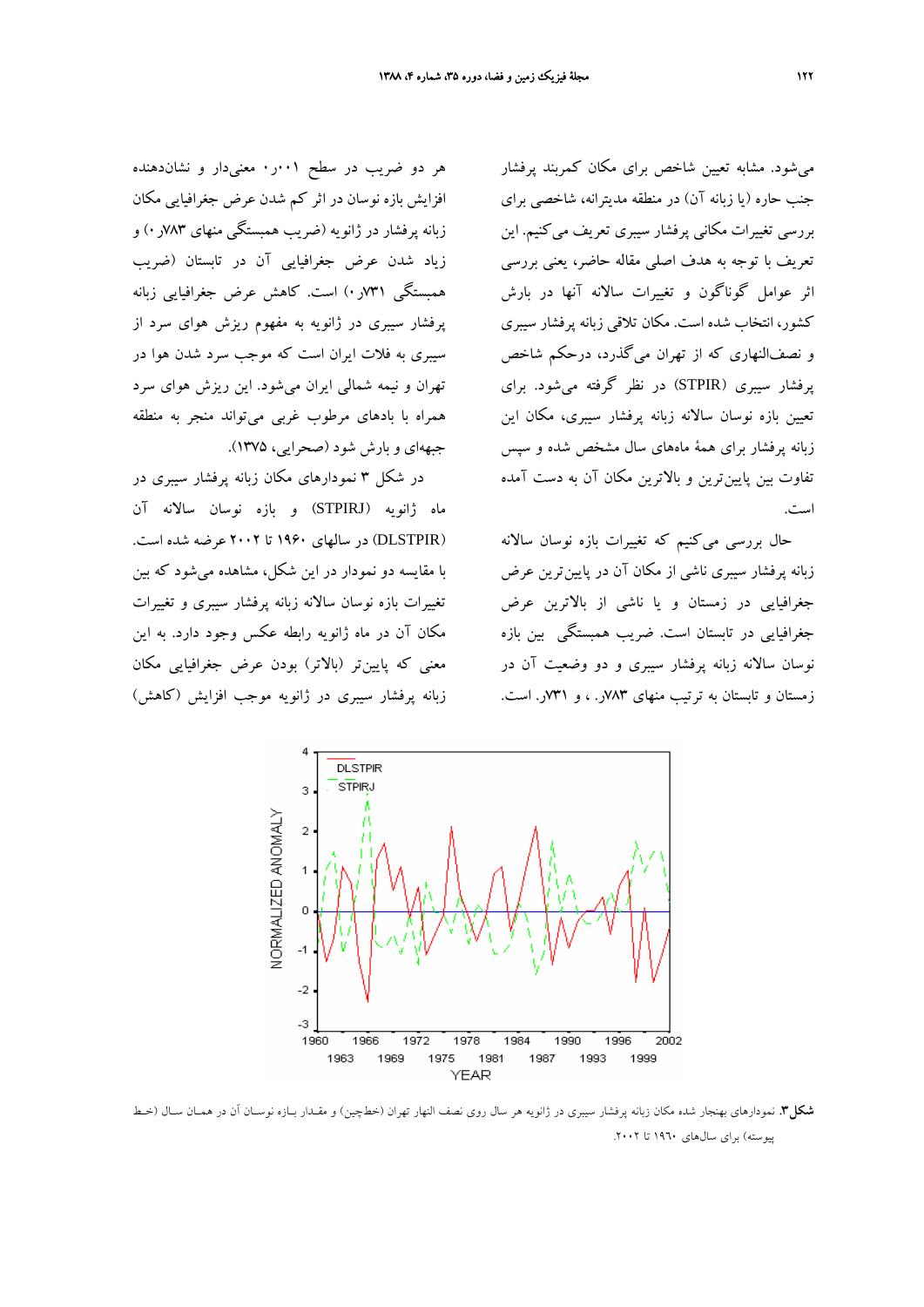سالانه ايران، توزيع جغرافيايي ضريب همبستگي بين اين دو متغير براي كل كشور در شكل 4 عرضه شده است. مطابق شكل، با افزايش DLSTPSK، بارش در شمالغرب كشور بيشتر ميشود. دليل احتمالي آن ميتواند خارج شدن كامل كمربند پرفشار از روي دريايمديترانه در ماههاي سرد و در نتيجه افزايش چرخندزايي در شرق مديترانه باشد كه در نهايت موجب افزايش بارش در منطقه و ايران ميشود.

شكل 5 توزيع ضريب همبستگي بين بارش سالانه در ايران و بازه نوسان سالانه زبانه پرفشار سيبري (DLSTPIR (را نشان ميدهد. با توجه به شكل، بارش مناطق غرب و شرق ايران تحت تاثير بازه نوسان سالانه زبانه پرفشار سيبري قرار دارد. با افزايش اين بازه، بارش در غرب و شرق كشور بهطور معنيداري بيشتر ميشود و بر عكس.

اندازه بازه نوسان سالانه اين پرفشار ميشود. ضريب همبستگي بين بازه نوسان سالانه زبانه پرفشار سيبري با فراواني چرخندهاي شرق و غرب مديترانه و همچنين شمال درياي سرخ به ترتيب 190ر. ، 305ر. و منهاي 079ر. است. مشاهده ميشود كه همبستگي قوي و معنيداري بين تغييرات بازه نوسان سالانه زبانه پرفشار سيبري و فراواني چرخندهاي مراكز گوناگون منطقه مديترانه ديده نميشود. به بيان ديگر ميتوان نتيجه گرفت كه چرخندزايي مديترانه، مستقل از تغييرات بازه سالانه زبانه پرفشار سيبري روي نصفالنهاري است كه از تهران ميگذرد.

**3-3 اثر بازه نوسان سالانه كمربند پرفشار جنب حاره و پرفشار سيبري بر بارش سالانه ايران** براي بررسي اثر بازه نوسان سالانه كمربند پرفشار جنب

حاره در شرق مديترانه (اسكندريه، DLSTPSK (بر بارش



**شكل .4** توزيع جغرافيايي ضريب همبستگي بين بازه نوسان سالانه كمربند پرفشار جنب حاره (اسكندريه) و بارش سالانه ايران. مناطق داراي ضـريب همبسـتگي معنيدار، سايه زده شده است.



**شكل .5** مشابه شكل 4 ولي براي اثر زبانه پرفشار سيبري.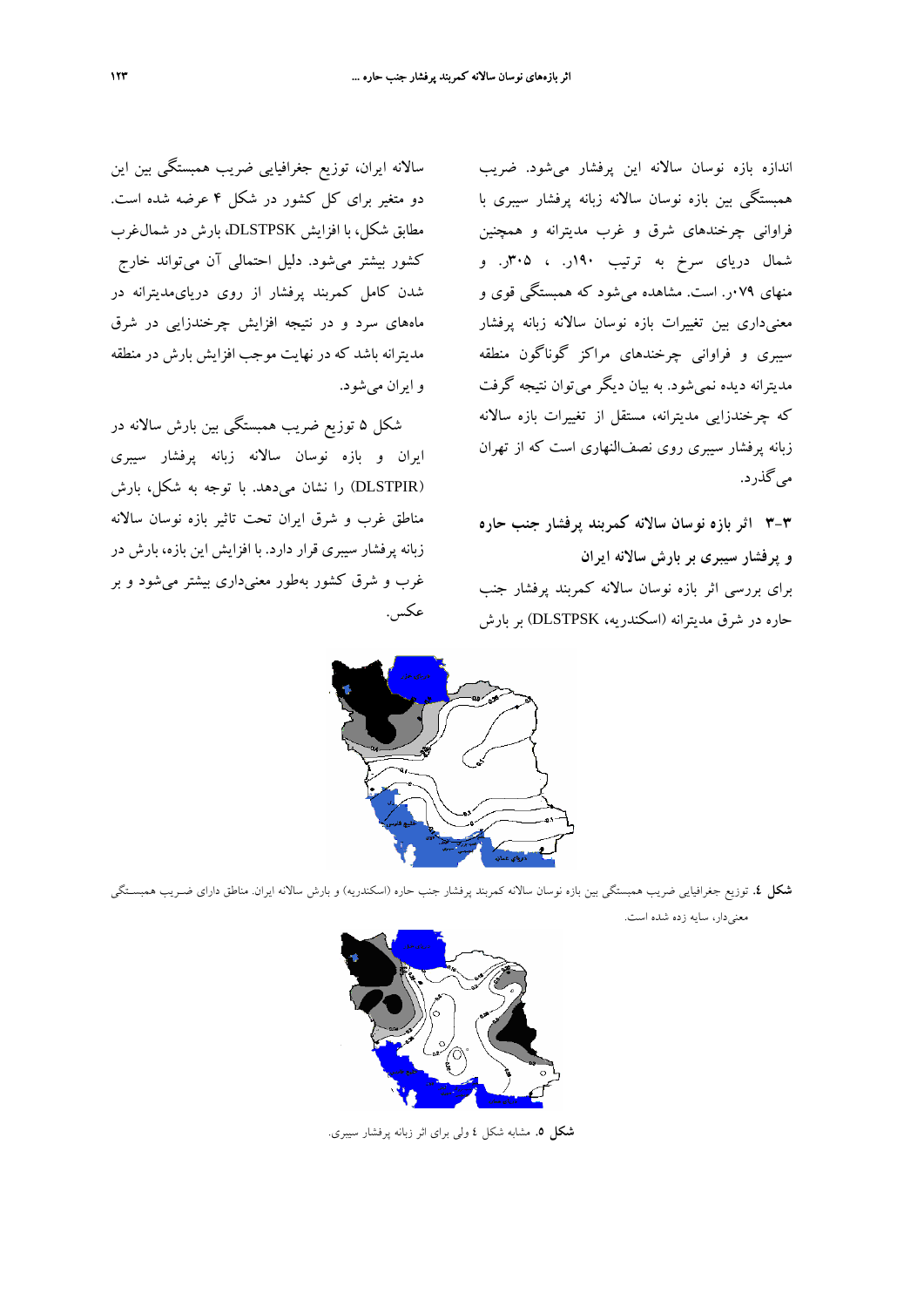خشك همراه با ميانگين بلندمدت بارش براي ايستگاه

سنندج و چند ايستگاه واقع در غرب، شرق، جنوب شرق و جنوب ايران بهمنظور مقايسه آورده شده است. در

شكلهاي 4 و 5 نشان داده شد كه ايستگاههايي كه تحت

تاثير معنيدار كمربند پرفشار جنب حاره و زبانه پرفشار سيبري هستند، بيشتر در غرب و شمالغرب كشور قرار دارند. شكل 7 نشان ميدهد كه الگوي تغييرات بارش

فصلي اين ايستگاهها در سالهاي خشك، شبيه الگوي بلندمدت آنها است و فقط اندازه بارش فصلي كمتر از مقدار ميانگين بلند مدت است. براي ايستگاههايي مانند

ايرانشهر، چابهار و بندرعباس كه به ترتيب در شرق، جنوب شرق و جنوب كشور واقع و طبق شكلهاي 4 و 5 تحت تاثير بازههاي نوسان كمربند پرفشار جنب حاره و

زبانه پرفشار سيبري نيستند، الگوي تغييرات بارش فصلي

تفاوت قابل ملاحظه با الگوي ميانگين بلندمدت دارد. در

سه ايستگاه فوق، بارش پاييزي در سالهاي خشك، حتي از مقدار ميانگين بلندمدت آنها بيشتر است. دليل احتمالي آن شايد تأثير كم درياي مديترانه بر بارش اين مناطق و **4-3 اثر بازه نوسان سالانه كمربند پرفشار جنب حاره و پرفشار سيبري بر مقدار بارش و الگوي فصلي آن در سالهاي خشك**

در اين بخش اثر توام تغييرات بازههاي نوسان سالانه پرفشار جنب حاره (در اسكندريه) و زبانه پرفشار سيبري (در تهران) بر بارش سالانه يك ايستگاه همديدي كشور در سالهاي خشك از دوره 1960 تا 2002 بررسي ميشود. بارش در ايستگاه انتخابي (سنندج) كه در غرب ايران واقع است، متاثر از بازههاي نوسان سالانه هر دو پرفشار است. در شكل 6 نمودارهاي تغييرات بارش سالانه ايستگاه سنندج و تغييرات DLSTPSK و DLSTPIR طي سالهاي خشك نشان داده شده است. با توجه به شكل، مقدار بهنجار شده دو بازه نوسان سالانه فوق در همة سالهاي خشك كمتر از اندازه ميانگين بلندمدت آنها است؛ يعني كاهش مقدار دو بازه نوسان موجب كاهش يافتن بارش سالانه ايستگاه سنندج است. نكته قابل ذكر ديگر آنكه در سالهاي بسيار خشك، مقدار دو بازه نوسان نيز متناسب با ميزان خشكي كاهش يافتهاند.



**شكل .6** نمودارهاي ميلهاي بهنجار شده تغييرات بارش سالانه ايستگاه سنندج(خاكستري كمرنگ) در سالهاي خشك از دوره 1960 تا 2002 و تغييرات بازههـاي نوسان سالانه كمربند پرفشار جنب حاره (خاكستري پررنگ) و زبانه پرفشار سيبري (سياه).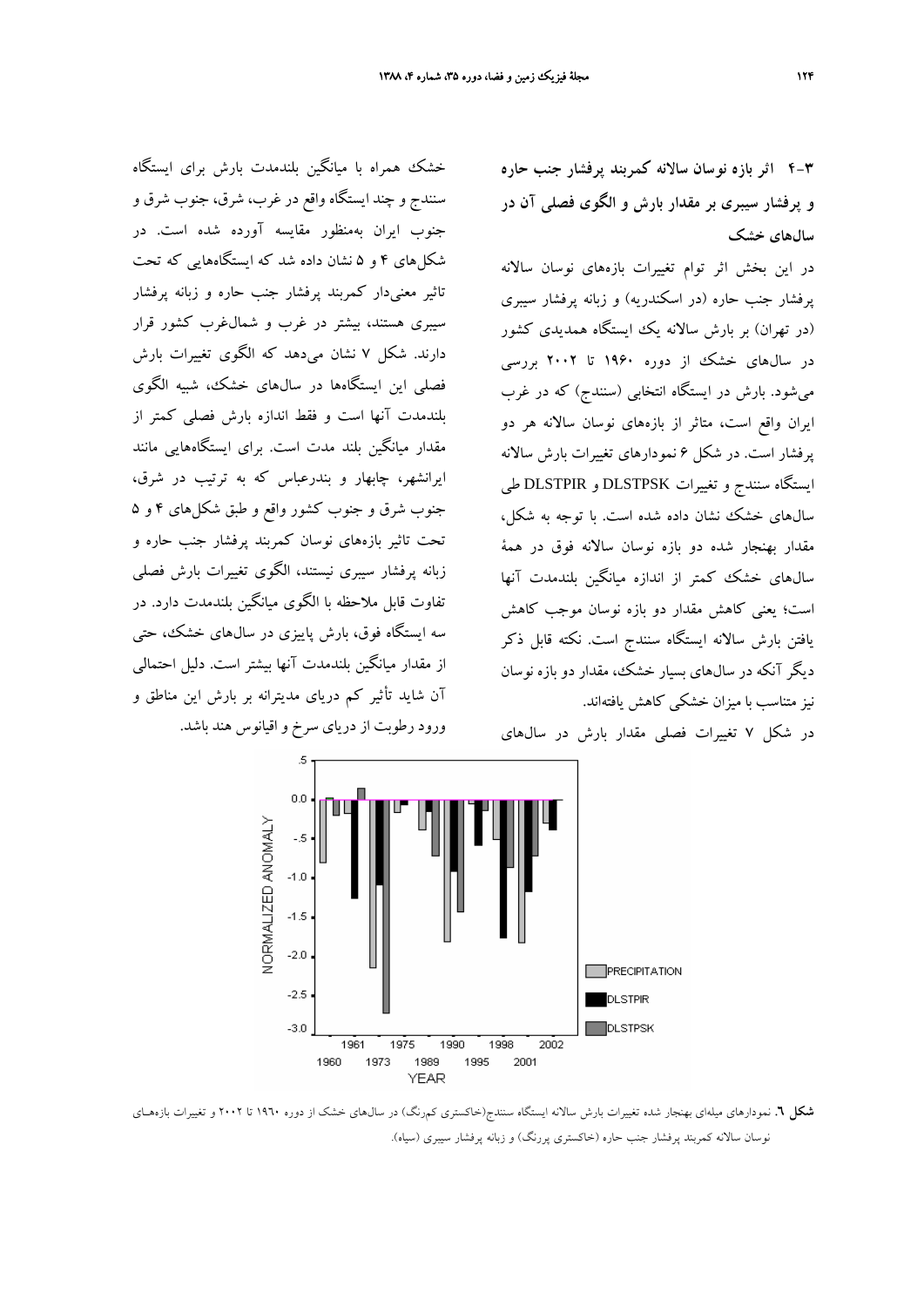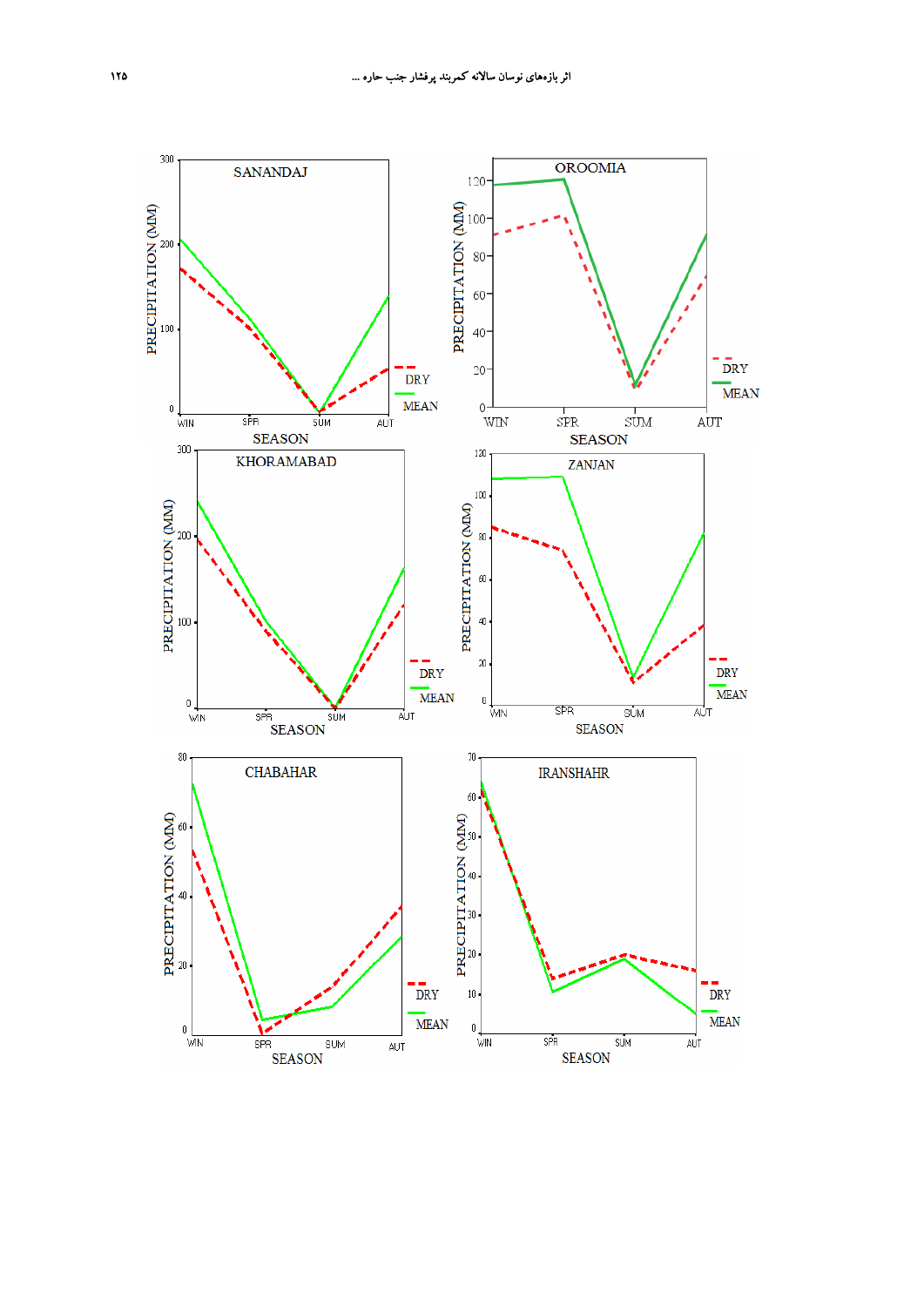

**شكل .7** الگوي تغييرات فصلي مقدار بارش (بر حسب ميليمتر) در سالهاي خشك از دوره مورد بررسي همراه با ميانگين بلندمدت بارش براي ايستگاه سـنندج و چند ايستگاه واقع در غرب، جنوب شرق و جنوب ايران. خطوط پيوسته معرف ميانگين بلندمدت و خطچينها معرف مقدار بارش فصلي در سالهاي خشك است.

**5-3 اثر بازه نوسان سالانه كمربند پرفشار جنب حاره و پرفشار سيبري بر مقدار بارش و الگوي فصلي آن در سالهاي تر**

نمودارهاي بهنجار شده تغييرات بارش سالانه ايستگاه سنندج و تغييرات بازههاي نوسان سالانه پرفشار جنب حاره



(DLSTPSK (و زبانه پرفشار سيبري (DLSTPIR (در



**شكل .8** مانند شكل 6 اما براي دورههاي ترسالي.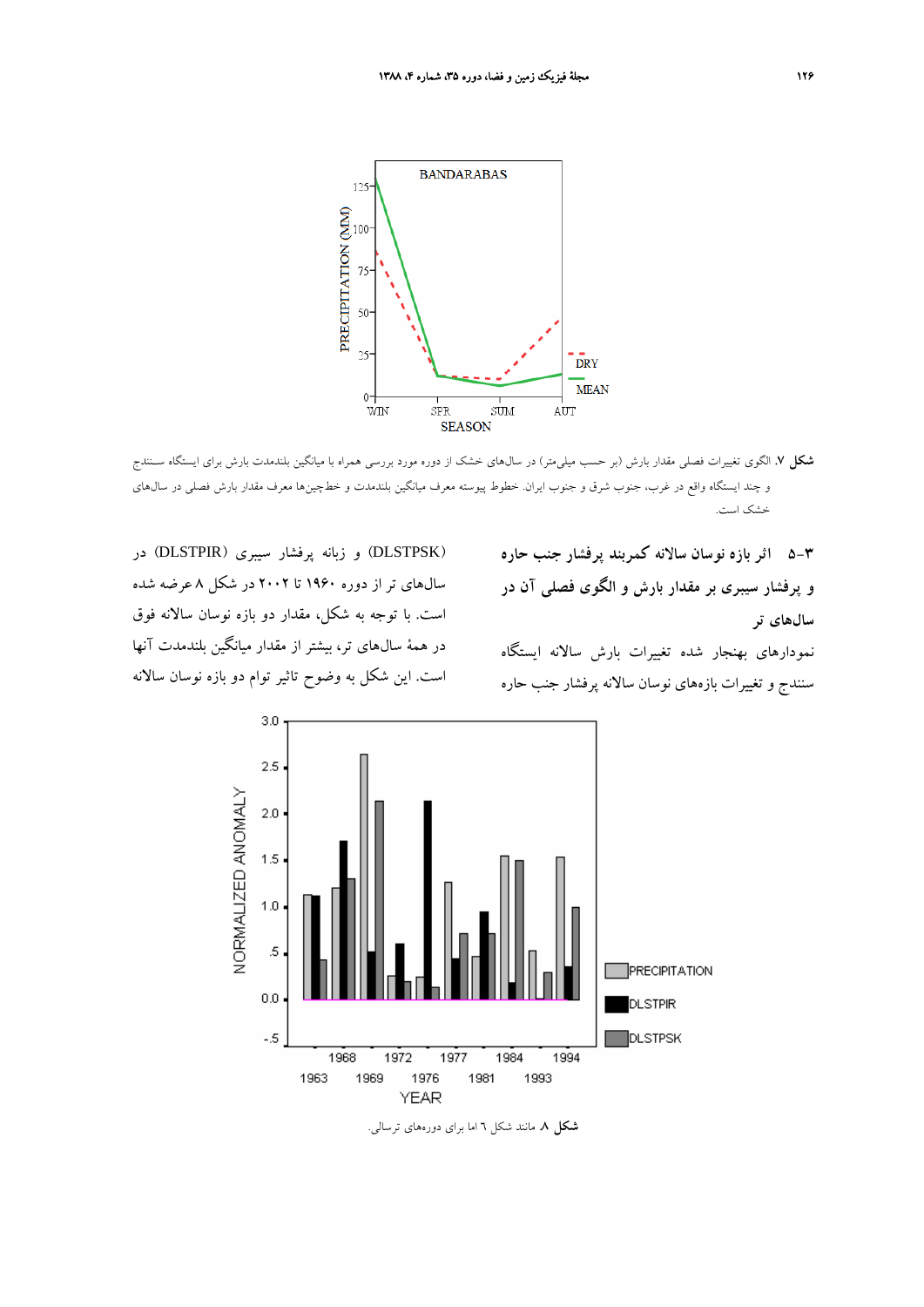كمربند پرفشار جنب حاره در شرق مديترانه و زبانه پرفشار سيبري (واقع بر تهران) بر افزايش بارندگي ايستگاه سنندج را نشان مي دهد.

در شكل 9 تغييرات فصلي مقدار بارش در سالهاي تر همراه با ميانگين بلندمدت بارش براي ايستگاه سنندج و چند ايستگاه واقع در غرب و شرق، جنوب شرق و جنوب ايران نشان داده شده است. با توجه به شكل، مشاهده ميشود كه الگوي تغييرات بارش فصلي در ايستگاههاي غرب كشور كه متاثر از بازههاي نوسان كمربند پرفشار

جنب حاره و زبانه پرفشار سيبري هستند، در سالهاي تر شبيه الگوي بلندمدت آنها است و فقط ميزان بارش فصلي به يك نسبت بيشتر از مقدار ميانگين بلندمدت است. براي ايستگاههاي شرق، جنوب شرق و جنوب كشور كه تحت تاثير بازههاي نوسان كمربند پرفشار جنب حاره و زبانه پرفشار سيبري نيستند، الگوي تغييرات بارش فصلي تفاوت قابل ملاحظه با الگوي ميانگين بلندمدت دارد و هيچ روند خاصي در آن به چشم نميرسد.

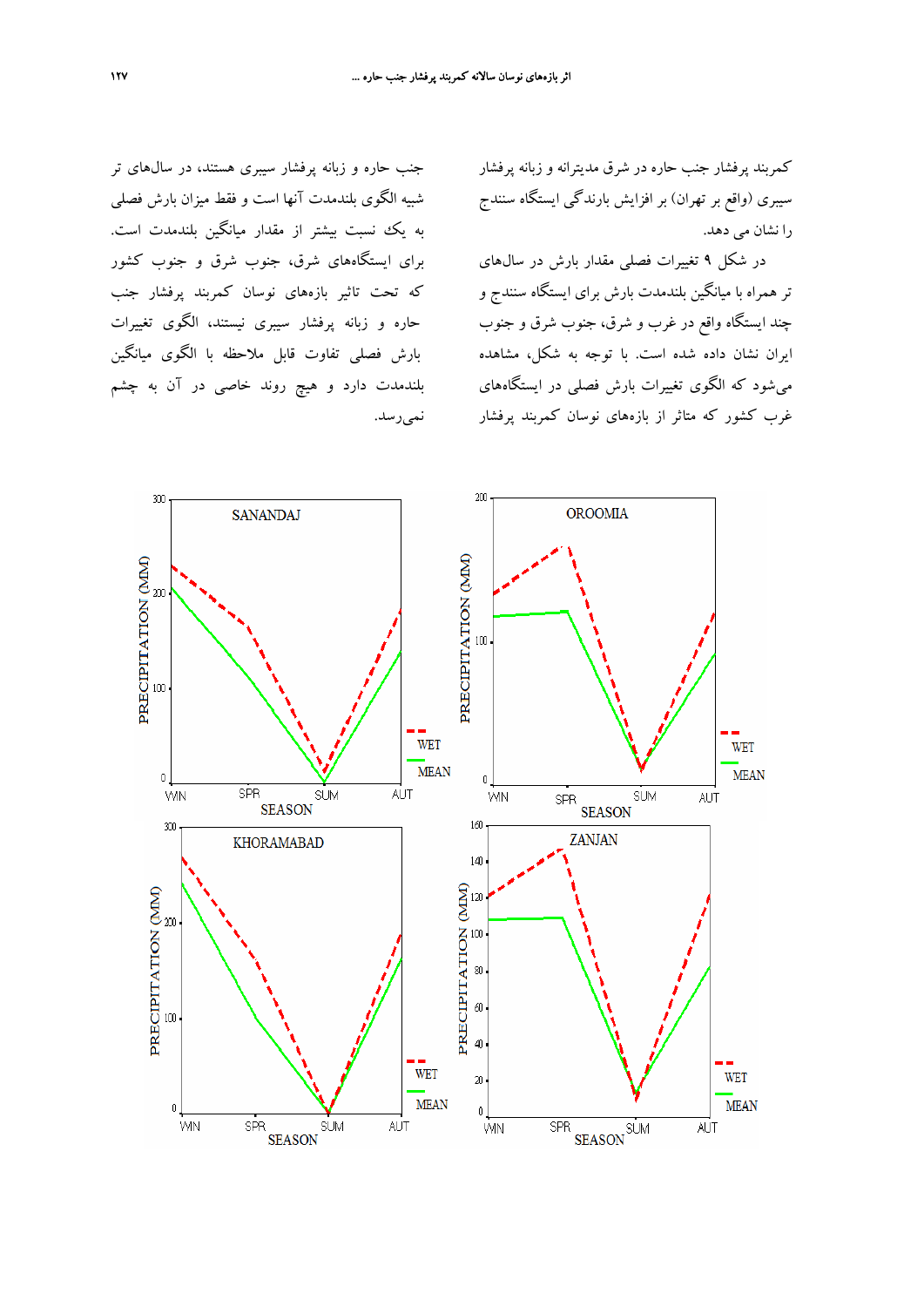

**شكل .9** مانند شكل 7 اما براي دورههاي ترسالي.

**4 نتيجهگيري**

در اين پژوهش اثر بازه نوسان سالانه كمربند پرفشار جنب حاره (آزورز) در شرق مديترانه و زبانه پرفشار سيبري در امتداد نصفالنهار عبوري از تهران بر چرخندزايي مديترانه و بارش سالانه ايران در دوره 43 ساله (1960 تا 2002) بررسي شده است.

روش بررسي شامل تهيه و تحليل نمودارهاي تغييرات بازههاي نوسان سالانه دو سامانه پرفشار و تغييرات فراواني چرخندهاي مديترانهاي در دوره مورد بررسي، همراه با

تعيين ضرايب همبستگي بين آنها، و همچنين اثرهريك در بارش سالانه ايران است. بهعلاوه ميزان همبستگي بازه نوسان هر سامانه با جنوبيترين و شماليترين مكان هر بازه (به ترتيب در سردترين و گرمترين ماه سال) و اثر هريك از دو بازه نوسان در سالهاي خشك و تر نيز بررسي شده است.

نتايج اين تحقيق نشان ميدهد كه بين تغييرات بازه نوسان سالانه كمربند پر فشار جنب حاره در شرق مديترانه و فراواني چرخندهاي مركز شرق مديترانه همبستگي مثبت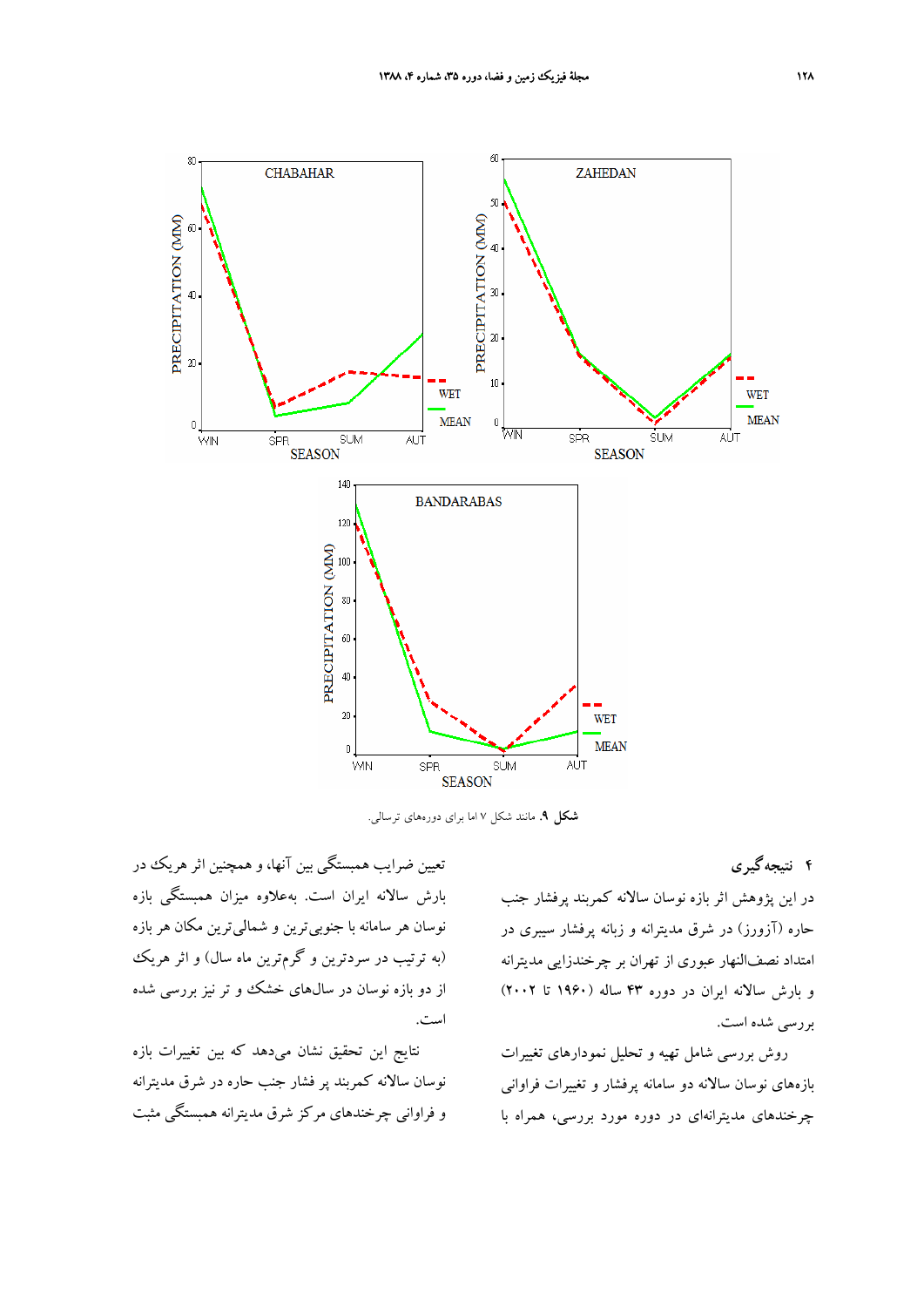زيادي (643ر0 = *r* (وجود دارد. علاوهبراين، ضريب همبستگي بين اين بازه نوسان و فراواني چرخندهاي شمال درياي سرخ و قبرس نيز قابل توجه و معنيدار است. اما بازه نوسان زبانه پرفشار سيبري روي نصفالنهار عبوري از تهران، همبستگي معنيداري با فراواني چرخندهاي شرق مديترانه و شمال درياي سرخ نشان نميدهد.

از ديگر نتايج آنكه همبستگي قوي بين تغييرات بازههاي نوسان سالانه كمربند پرفشار جنب حاره در شرق مديترانه و همچنين زبانه پرفشار سيبري با جنوبيترين و شماليترين مكان پرفشارها (به ترتيب در ماه ژانويه و ژوئيه) ديده ميشود. ضرايب همبستگي بين بازه نوسان سالانه كمربند پرفشار جنب حاره و جنوبيترين و شماليترين مكان آن به ترتيب منهاي 548ر0 و 477ر0 و براي بازه نوسان سالانه پرفشار سيبري به ترتيب منهاي 783ر0 و 731ر0 است. اين بدان معني است كه تغيير بازههاي نوسان سالانه ميتواند ناشي از تغيير در عرضجغرافيايي مكان سامانه پرفشار، هم در ماه ژانويه و هم در ماه ژوئيه باشد. بهعلاوه نتايج نشانگر آن است كه بازه نوسان سالانه كمربند پرفشار جنب حاره بر بارش بخشهاي شمالي و غرب كشور و بازه نوسان زبانه پرفشار سيبري بر بارش بخشهاي شرق و غرب كشور داراي تأثير معني دار است.

نتايج بررسي تغييرات بازههاي نوسان سالانه كمربند پرفشار جنب حاره و زبانه پرفشار سيبري در سالهاي خشك و تر، نشان ميدهد كه در سالهاي خشك، بازه نوسان سالانه هر دو سامانه كوچكتر از مقدار ميانگين بلندمدت مربوط به خود است. همچنين الگوي تغييرات فصلي بارش در ايستگاههاي غرب ايران مشابه الگوي ميانگين بلندمدت و فقط ميزان بارش فصلي كمتر از مقدار ميانگين بلندمدت است. در ايستگاههاي جنوب شرق و جنوب كشور، الگوي تغييرات فصلي بارش، تفاوت چشمگيري نسبت به الگوي ميانگين بلندمدت نشان

ميدهد و بارش تابستاني و بهخصوص پاييزي آنها افزايش يافته است. دليل احتمالي آن ممكن است مربوط به بارشهاي موسمي و ورود رطوبت از درياي سرخ و اقيانوس هند به اين مناطق باشد. از سوي ديگر، در سالهاي تر، بازه نوسان سالانه دو سامانه فوق بيشتر از مقدار ميانگين بلندمدت است. در اين سالها، در ايستگاههاي غرب، تفاوتي بين الگوي تغييرات فصلي بارش و الگوي ميانگين بلندمدت مشاهده نميشود ولي در ايستگاههاي جنوب شرق و جنوب، الگوي تغييرات فصلي بارش تفاوت قابل ملاحظه با الگوي ميانگين بلندمدت دارد و هيچ روند خاصي در آن مشاهده نميشود.

**منابع** صحرايي، ج،. ،1375 بررسي آب و هواي غرب كشور، پاياننامه كارشناسي ارشد هواشناسي، مؤسسه ژئوفيزيك دانشگاه تهران. نصراصفهاني، م. ع،. ،1382 بررسي دورة يكسالة چرخندزايي در شرق مديترانه و اثرات آن بر آب و هواي خاورميانه و ايران، پاياننامه كارشناسي ارشد هواشناسي، مؤسسه ژئوفيزيك دانشگاه تهران.

- Alpert, p., Neeman, B. U. and Shay-El, Y., 1990, Intermonthly variability of cyclone tracks in the Mediterranean, J. Climate, **3**, 1474-1478.
- Eshel, G., Cane, M. A. and Farrell, B. F., 2000, Forecasting eastern Mediterranean droughts, Mon. Weather. Rev., **128**, 3618-3630.
- Guijarro, J. A., Jansa, A. and Campins, J., 2006, Time variability of cyclonic geostrophic circulation in the Mediterranean, Adv. Geosci., **7**, 45-49.
- Jacobeit, J., 1987, Variations of trough position and precipitation patterns in the Mediterranean area, J. Climate, **7**, 453-476.
- James, I. N., 1994, Introduction to Circulating Atmospheres. Cambridge University Press, New York, 422pp.
- Karas, S., and Zangvil, A., 1999, A preliminitary analysis of disturbance tracks over the Mediterranean basin, Theor. Appl. Climatol., **64**, 239-248.